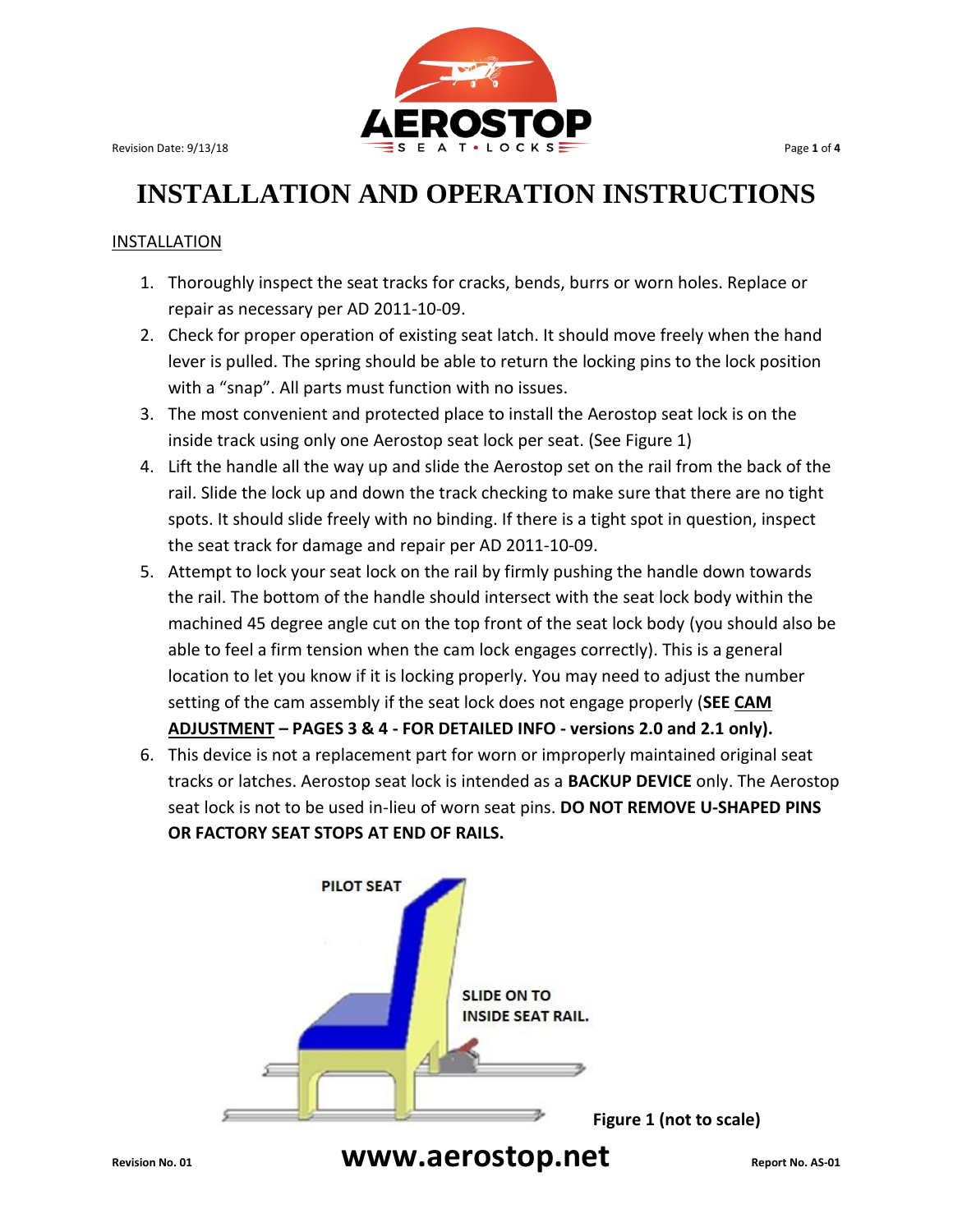

#### TESTING

- 1. Slide Aerostop seat lock and the seat to the rear and enter the aircraft as normal.
- 2. Move the seat to your normal operating position, rocking back and forth in your seat to determine that the seat pins are locked in the track.
- 3. Reach back between the seats with your right hand (Pilot) or left hand (Co-Pilot/Passenger) and slide the Aerostop seat lock up against the back of the seat frame.
- 4. With firm hand pressure, push down on the handle to lock the cam on the track.
- 5. Unlock your seat latch and push with both feet trying to move the seat to the rear. The Aerostop seat lock should remain locked and in position.

#### OPERATING PROCEDURES

- 1. Slide the Aerostop seat lock and the seat to the rear and enter the aircraft as normal.
- 2. Move the seat to your normal operating position, rocking back and forth in your seat to confirm that the seat pins are locked securely in the track.
- 3. Reach back between the seats with your right hand (Pilot) or left hand (Co-Pilot/Passenger) and slide the Aerostop seat lock up against the back of the seat frame.
- 4. With firm hand pressure; push down on the handle to lock the cam on the track.
- 5. To release, reach between the seats and lift the handle. Slide the Aerostop seat lock to the rear position for exit.
- 6. Be sure all passengers are instructed on the procedure for exiting.

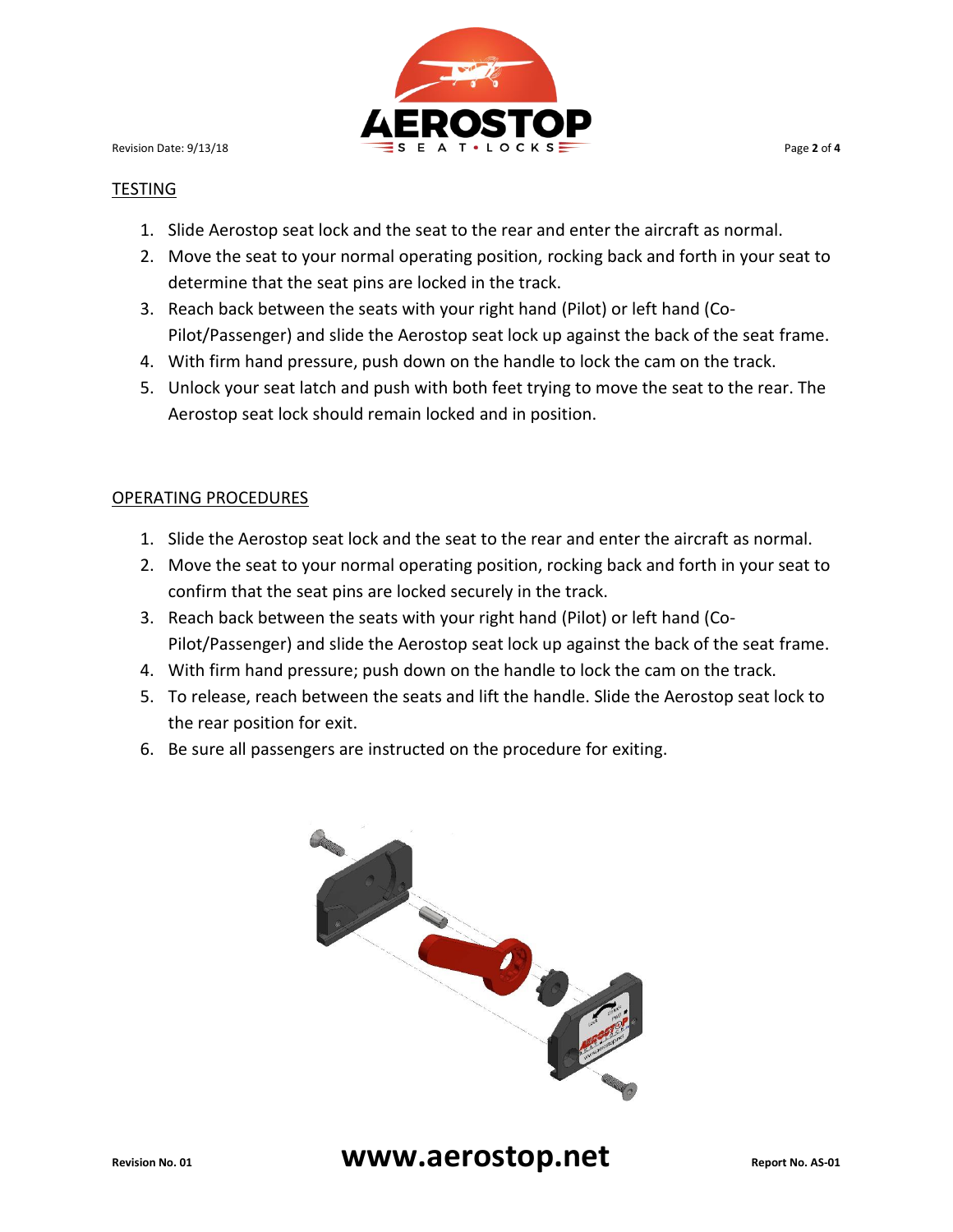

## **CAM ADJUSTMENT (Versions 2.0 and 2.1 only)**

#### **My handle travels all the way down and still won't lock:**

- 1. Using the supplied allen wrench, remove the two machine screws holding the body of the seat lock together. Be careful when separating the halves so that you don't lose any internal parts and so you can read the current number setting on your cam system. **Default setting is THREE (3)**.
- 2. Separate the two bodies making sure to look for the current number that your cam system is set at so you can make the correct adjustments. Place the dowel in a safe spot so you do not lose it.
- 3. You will see the numbers 1-8 engraved on the red handle and a dot engraved onto the black insert. Whichever number the dot aligns with will tell you what number setting you are on.
- 4. Since your handle is **loose** and will not engage, it is necessary to pick the next **highest**  number for your cam setting. Be sure to check track wear limits per AD2011-10-09. You do not want to over adjust cam if seat track is worn beyond limits.
- 5. Reassemble the seat lock with the following steps:
	- a. Lay the outer surface of the R/H seat lock housing on a flat surface and insert the dowel pin into the dowel pivot point (centrally located hole).
	- b. Install the black insert with the flat surface down so that the reference dot is visible.
	- c. Position the red handle (with the engraved numbers visible) over the black insert making sure the reference dot is aligned with the number setting of your choice.
	- d. Place the L/H seat lock housing over the assembled parts using the dowel pin as an alignment tool.
	- e. Before installing screws apply a small amount of Permatex 771 nickel anti-seize lubricant (part number 77124) to the end of threads on each screw. A 1/2-ounce tube (part number 77134) may also be used or equivalent nickel based anti-seize compound.
	- f. Install screws to 50 inch-pounds of torque or 1/8 of a turn after light contact of the screw head with the body of the seat stop lock using the supplied allen wrench.
- 6. Continue steps 1-5 until you are satisfied with the cam system operation.